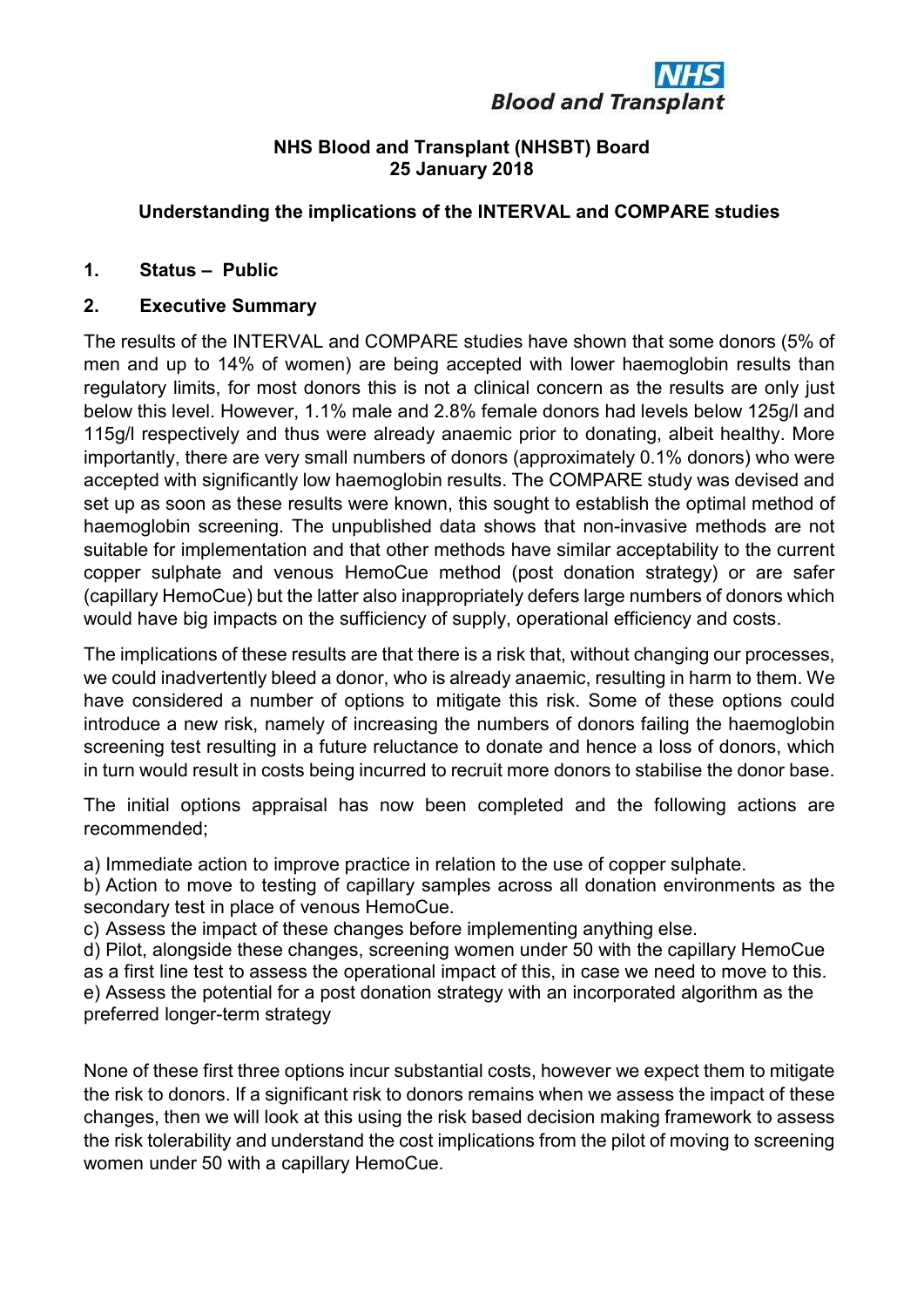The option of moving straight to testing the haemoglobin level by capillary HemoCue in all donors has been excluded on the basis of too great an impact on the sufficiency of supply resulting in harm to patients.

# 3. Action Requested

The Board is asked to note the actions above and to discuss any concerns

## 4. Purpose of the Paper

This paper brings the Board up to date with the appraisal of the potential options for response to the INTERVAL and COMPARE study results.

# 5. Background

5.1 The INTERVAL study recruited nearly 50,000 donors who had a full blood count (FBC) and ferritin test done at first donation and then after two years on the study. They were accepted for donation using the routine gravimetric copper sulphate test for haemoglobin (Hb) with a secondary venous HemoCue test for donors who fail the copper sulphate test. The Blood Safety Quality Regulations (BSQR) (2005) specify a Hb level of 125g/L for women and 135g/L for men to be accepted for blood donation. Whilst most donors did not report any adverse symptomatic effects from more frequent donations over the two years of the study the results of the FBC tests done at entry to the study revealed that approximately 5% of men and up to 14% of women were being accepted based on the outcome of the routine screening but actually had haemoglobin levels below the BSQR limits according to the 'gold standard' FBC test. It should be noted that most of these donors have Hb levels that are just below the BSQR requirement and are still in the normal range for haemoglobin levels. There were however, 1.1% men and 2.8% women who had levels below 125g/l and 115g/l respectively and thus were already anaemic prior to donation and a very small number (below 0.1%) of donors who are significantly anaemic. These latter donors should be identified and appropriately referred to their GP, this. Whilst the numbers are very low it is concerning that they would have been accepted to donate blood.

As a result, the COMPARE study was performed to determine the optimal method of determining haemoglobin levels in donors. The standard process whereby blood from a capillary or finger prick test is put into copper sulphate is done first and, if a donor fails, then a second test is done. This is a more standard 'blood test' which uses venous blood tested on a HemoCue machine. This was compared with a capillary (finger prick test) on the HemoCue, two non-invasive devices and a FBC taken with the routine donation samples (eg venous sample) and tested post-donation on a laboratory-based Sysmex analyser. This 'post-donation' sample was used as the haemoglobin level to determine the eligibility to donate at the next donation attendance. For each method, the number of people who should have been bled or deferred according to the gold standard were calculated. The results are not yet peer reviewed or published and hence are not yet public.

Whilst it is evident that NHSBT has a duty of care to donors to ensure they are not bled with significantly low haemoglobin levels, the implications of these results need to be considered in the context of the sufficiency of supply, the current reducing demand for red cells; the size of the donor base; together with the operational impact and cost of any changes.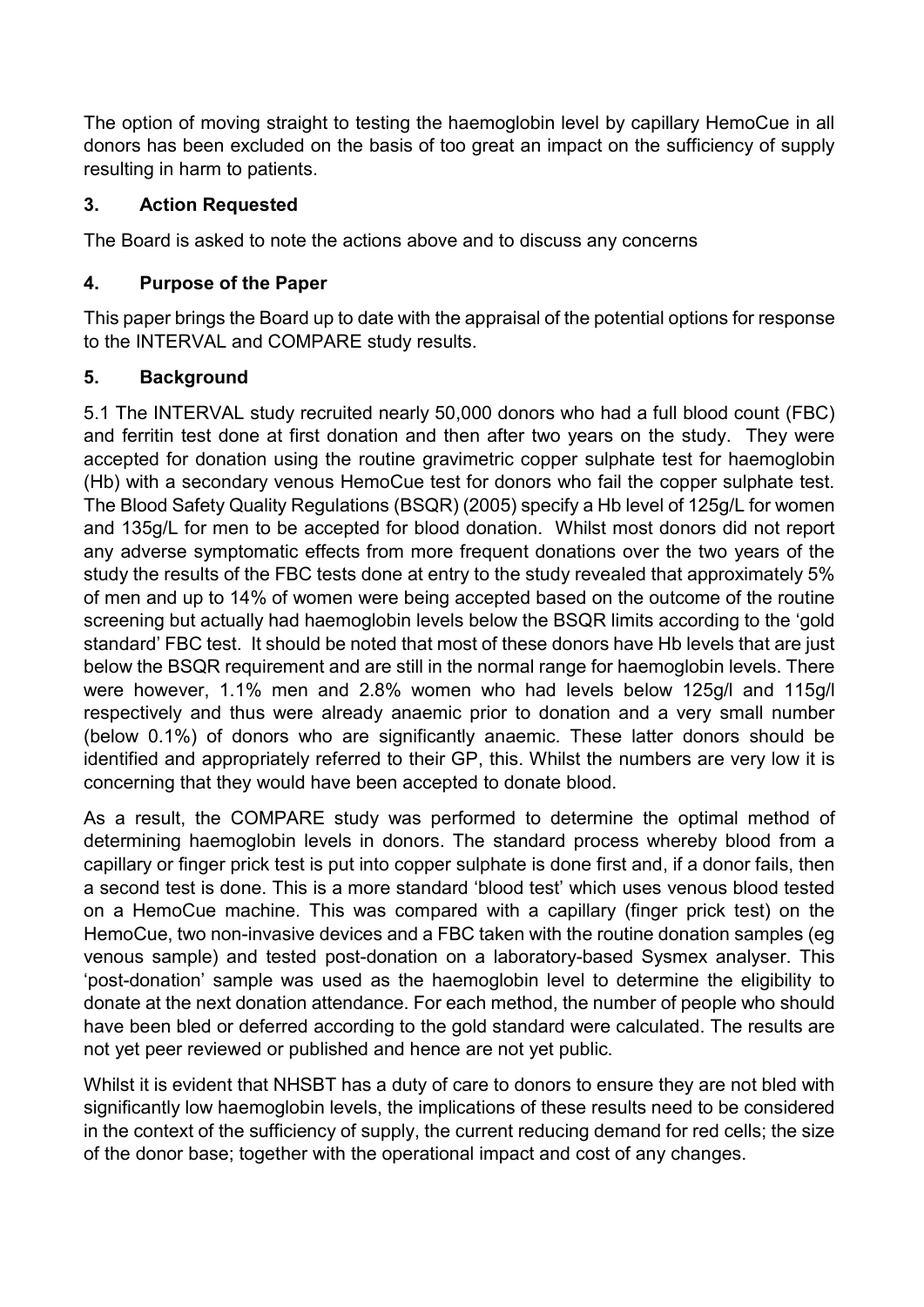The unpublished results of COMPARE confirm the findings of the INTERVAL trial in the rates of donors accepted with a haemoglobin result below the BSQR limits and showed that almost no donors are deferred when they could have donated using our standard method. Additionally, the post donation strategy, as tested, performed to a very similar level to our routine method. The safest device, in terms of the fewest donors accepted below BSQR limits, was the capillary HemoCue but it would also have deferred up to 14% of donors who could have donated. The non-invasive devices have been discounted because of their variability and operational issues that were identified during the trial. They will not be discussed further in this paper.

The implications of these results are that there is a risk that, without changing our processes, we could inadvertently bleed a donor, who is already anaemic, resulting in harm to them. We have considered a number of options to mitigate this risk which are discussed below. Some of these options could introduce a new risk, namely of increasing the numbers of donors failing the haemoglobin screening test resulting in a future reluctance to donate and hence a loss of donors, which in turn would result in costs being incurred to recruit more donors to stabilise the donor base.

## 5.2 Options Appraised:

5.2.1 Methods of testing with copper sulphate; We have reassessed how we perform the copper sulphate testing to ensure that we are using best practice. We have gone back to the original paper and we feel that method used in NHSBT could be improved upon. For example, using a pipette rather than a capillary tube alone can indirectly influence results, and our pass criteria include a more liberal criterion than in the original paper, additionally whilst the method allows for a repeat test to be done if a bubble or splattering of the drop occurs, some teams are repeating tests in a larger cohort of donors than would be expected. Work has started already to standardise the testing and will be rolled out as soon as possible.

We expect that these changes will minimise donors who are accepted inappropriately through the copper sulphate test.

5.2.2 Change the secondary testing regime to capillary rather than venous HemoCue.

Results suggest that this would lead to fewer donors being accepted with levels below BSQR however we would also expect some donors having the secondary to be deferred unnecessarily, the numbers of these are not clear as the study did not discriminate between donors who were accepted or deferred due to copper sulphate or the secondary venous testing as this was a composite measure and, arguably, the donors being inappropriately deferred probably had higher haemoglobin results in the first place. However, we expect that the introduction of capillary testing would have some advantages of improving safety and minimising the operational impact of deferrals if it was rolled out more widely. Additionally, this change would help the sessions to run more smoothly as the disruption of having to do a venepuncture as the second test can be significant, donor carers could do the capillary test very easily within the continuous care model. We expect that this change will further minimise any donors accepted with a low haemoglobin as the capillary test accepted very few donors inappropriately.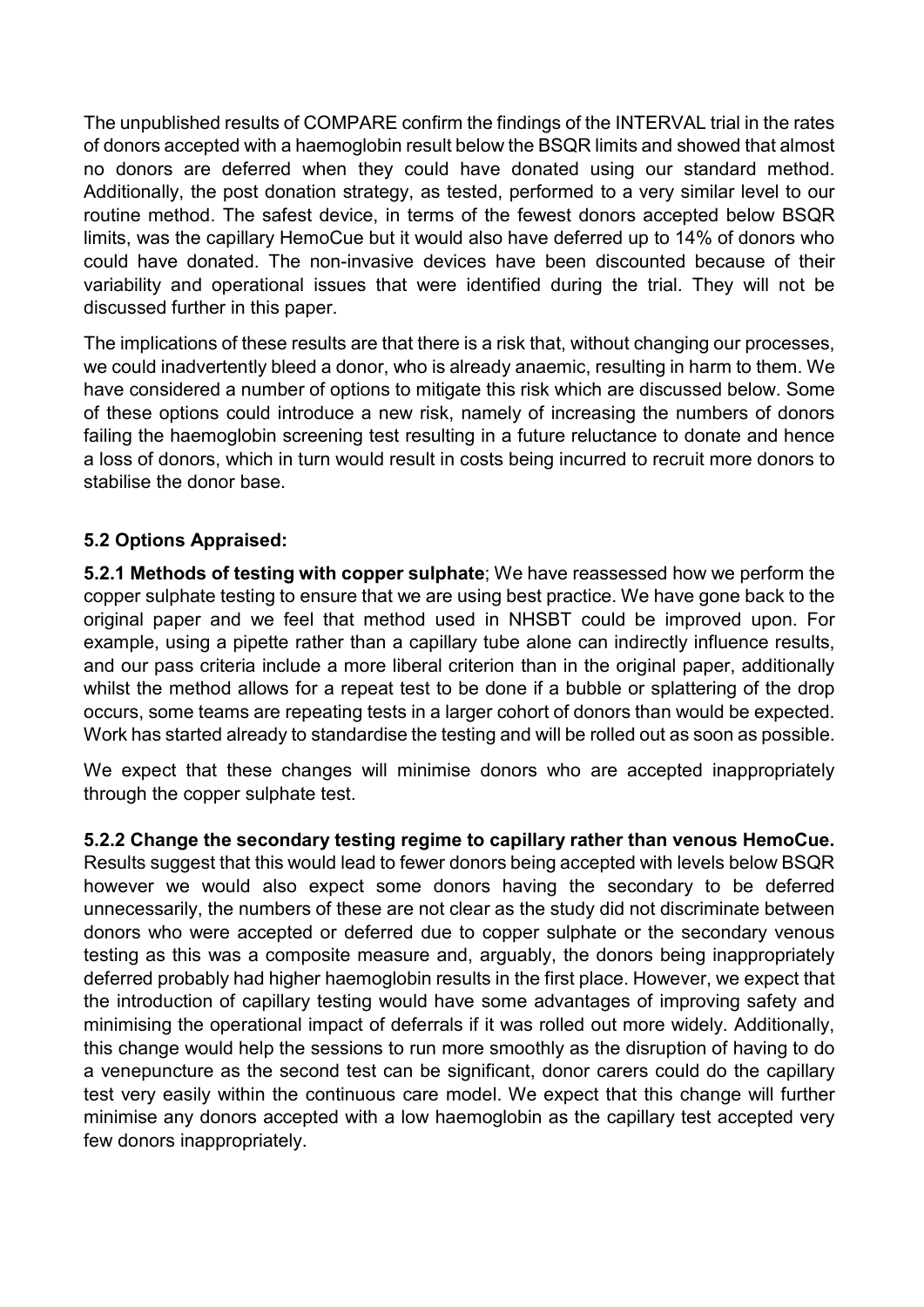Irrespective of the other options appraised below it is recommended that these changes are made as soon as feasible and the impacts assessed before making any other changes.

# 5.3 The other interim options assessed were:

# 5.3.1 Continue two stage copper sulphate/ venous HemoCue testing with a longer deferral of donors who fail the current screening test.

This would extend the current deferral period from 3 months to 6 months which will allow deferred donors longer to replenish their Hb. This has little operational impact and additional lost donations could be absorbed within current business plan. However, whilst this option allows deferred donors a greater opportunity to replenish their iron stores and increase their haemoglobin, in those with a low 'normal' haemoglobin and normal iron stores this might not be the case. In addition, if a more accurate method of using copper sulphate together with a capillary HemoCue test was implemented then the benefit of a six-month deferral rather than a three month deferral is not clear. For this reason, we feel that this change is not required at the current time.

# 5.3.2 Stop copper sulphate testing and move to testing all donors using capillary HemoCue.

Capillary Hb testing on all donors would defer the majority of donors who we currently bleed with a Hb level of less than 125g/l (women) or 135g/l (men) and would resolve the donor safety risks. However, if we switch to this option, we anticipate that we would also inappropriately defer an additional 14% of women and 11% of men who could have been accepted for donation. This is in addition to a potential increase in baseline deferral rates (from the current 3.5% to a likely 10%). This option is therefore considered to be untenable from a sufficiency of supply perspective; particularly of vulnerable groups where we could not recruit for a loss of 11-14% of donors. Additionally, there would be a severe operational impact and a severe impact on the donor base.

It should be noted however, that some countries routinely do use this technology without issue. The problems described above arise as the donor base has to equilibrate between techniques and it is the change of technology whole scale that will have the impact on the sufficiency of supply. Once the donor population has equilibrated we would foresee that this technology would not give ongoing problems. However, even with a staged implementation plan, the costs and loss of donors remain too high.

# 5.3.3 Continue copper sulphate test as the primary test for the majority of donors and implement capillary HemoCue as a primary test for a sub group of donors most at risk of developing iron deficiency anaemia.

This option was assessed for groups as follows:

- 3a) New Donors
- 3b) Females under age 50 yrs

**5.3.3.1 New Donors:** Our data shows the proportion of new donors who are inappropriately selected for donation is lower than that of returning donors. In addition, any new donors in a demographic group would be automatically included within that group. Therefore this option has been ruled out.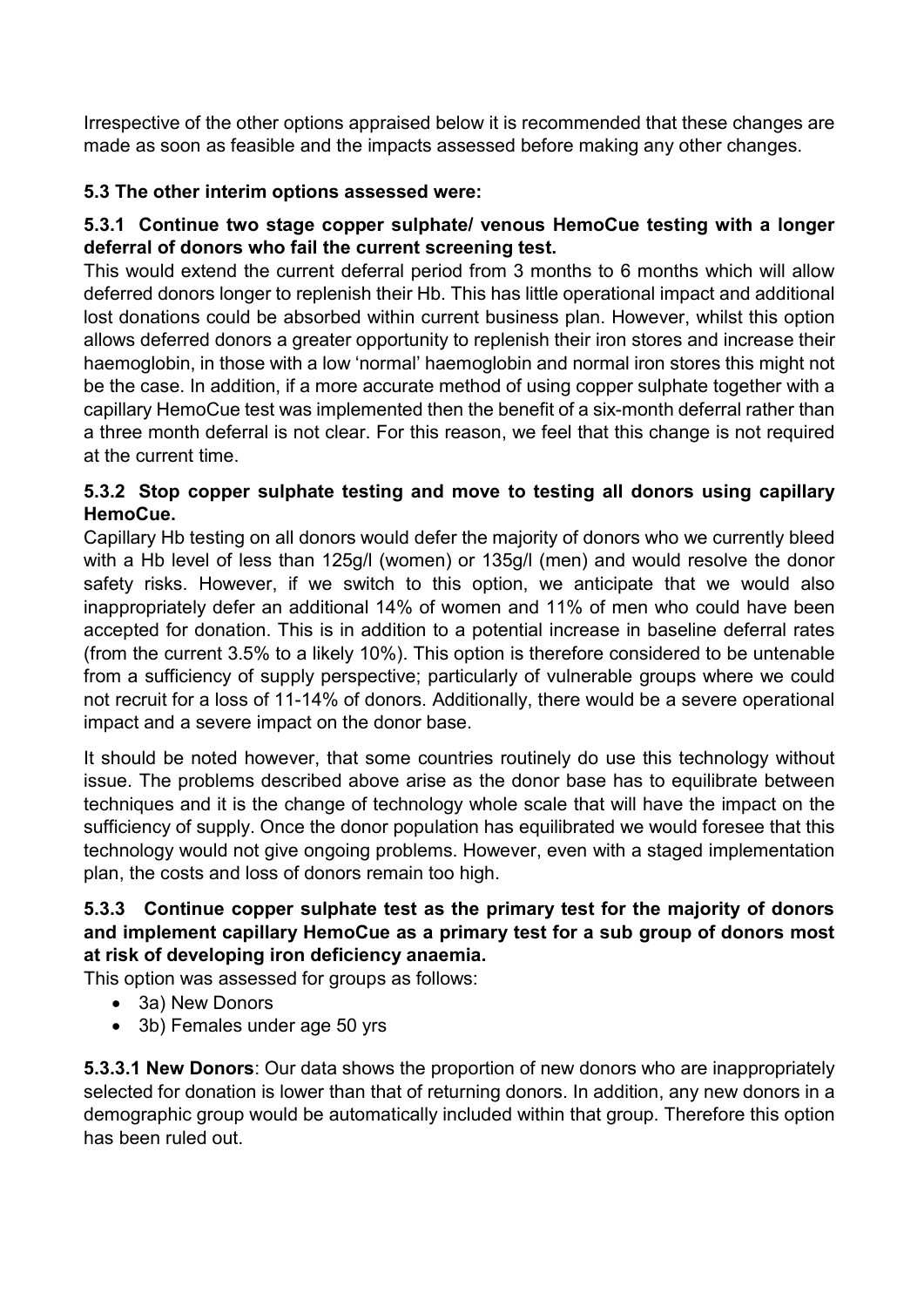5.3.3.2 Females under 50 years: Iron deficiency in donors is most common in women of child bearing age. Whilst most women are relatively unaffected by iron deficiency, preexisting iron deficiency through blood donation may have an impact on increasing iron deficiency in pregnancy, with potential effects on the outcome of pregnancy. There is, for example, good evidence that iron deficiency in pregnancy is associated with lower birth weights. Generally, the chances of becoming pregnant are greatly reduced over the age of 50 and, indeed, data confirms that this group has the greatest risk of being inappropriately accepted for donation.

The impact of introducing this as a method of haemoglobin screening however means that that this approach could result in up to 23% of women being deferred but the impact of this will be highest in the first 16 weeks post implementation with a decreasing effect thereafter.

This option could be implemented in a phased way by age-range bands and as directed by demand requirements. The operational impact of this option is less than implementing for all donors. However, the cost and operational impacts require further assessment and this should be piloted on a session, it should then be put through a risk based decision making framework to understand the costs benefits and risk tolerability if the changes to copper sulphate testing and secondary testing with capillary HemoCue are not sufficient.

#### 5.4 Optimal future testing strategy

In addition, at the beginning of the INTERVAL study around 8.5% men and 24.5% women donors had ferritin levels below 15µg/L (which is the lower limit of the normal range). We are working to understand the level in the healthy general population and hence the degree that blood donation impacts on this. Furthermore, there were significant reductions in donors' ferritin levels during the study which was greater with more frequent donation, with up to 26% of women and 21% of men ending the study with serum ferritin levels 15µg/L. Many international blood services are now either introducing ferritin testing to prevent donors becoming anaemic and/or are introducing iron supplementation for donors. Our strategy has been to use donation intervals to prevent anaemia from occurring, however it would be useful to have an assessment of iron stores in our donors. Ferritin testing is expensive but a parameter on some FBC tests, called reticulocyte haemoglobin, may be a good surrogate marker. An additional benefit to post donation testing is operational efficiency together with the fact that almost no donors have their time wasted for a haemoglobin deferral. If, by introducing an algorithm to the post donation strategy, we could show this is safer than current screening methods, gives an assessment of donor iron stores, particularly if this allows some donors to donate more frequently, and is operationally efficient then this would be an attractive proposal and we recommend further work is done on this alongside work to deal with donors differently to understand the overall cost benefits and operational implications. This would also require discussions with our regulator and would require CSM to be finished in order to implement.

#### 5.5 Indicative costs:

The introduction of improved copper sulphate testing and capillary HemoCue can be done within current budgets. Options that would impact on deferral rates with the subsequent potential loss of donors and requiring significant donor recruitment will have a cost impact, particularly because of the need to recruit more vulnerable group donors. Projected figures